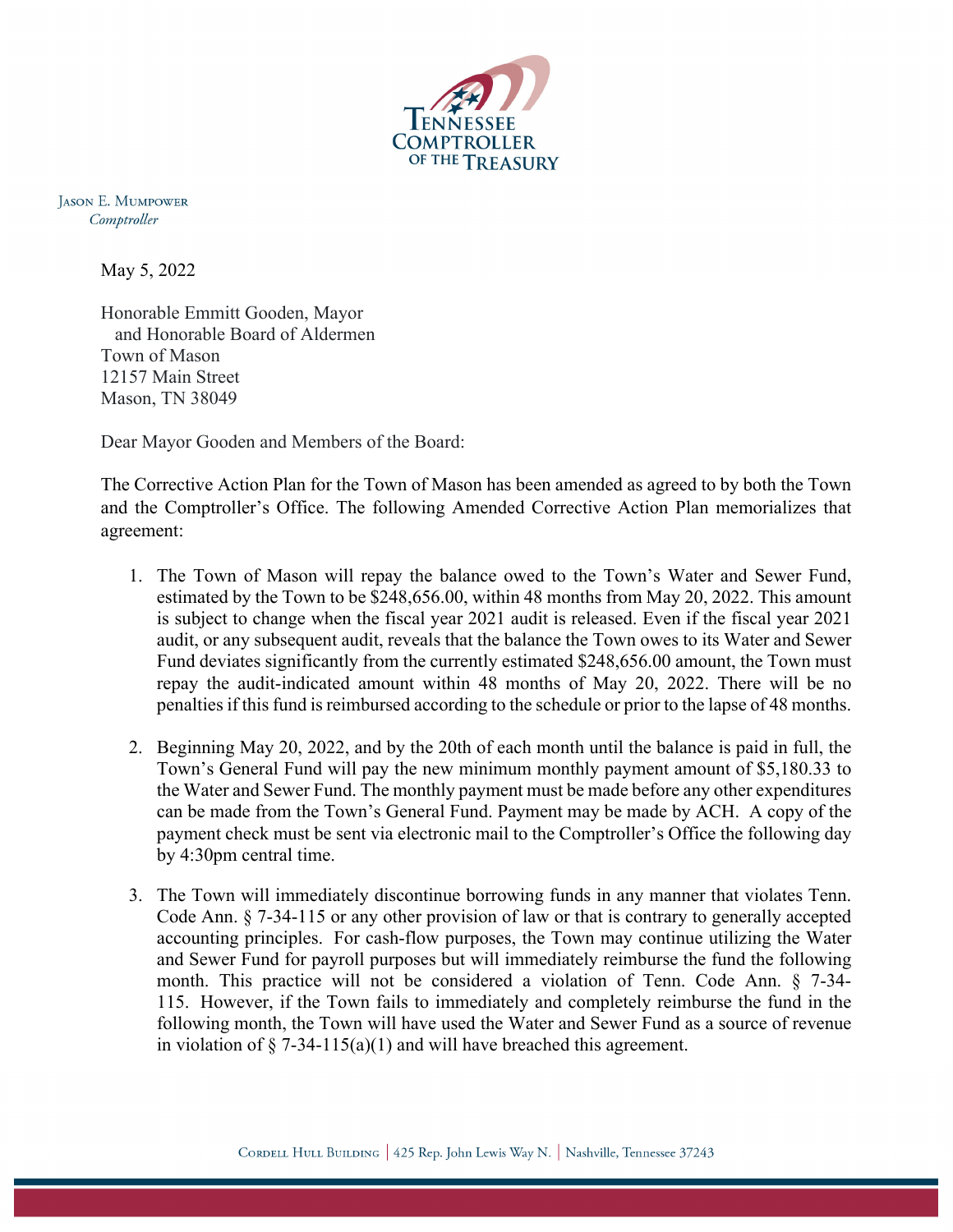- 4. This revised repayment plan is developed in accordance with Tenn. Code Ann. § 7-34-115, and any violation by the Town is a violation of law. Proof of payment must be submitted to the Comptroller's Office as described above until the debt is paid in full.
- 5. The Town must submit the following recurring items beginning May 9, 2022, and every month thereafter until the Town complies with subsection c:
	- a. A monthly spending form submitted to the Comptroller's office every month, starting May 9, 2022, for planned expenses for the current month. For all subsequent months, the spending plan shall be due to the Comptroller a week before the first business day of the month. The monthly spending form must include the following:
		- The Comptroller's designated Spending Form (Attached Excel File—Tabs 1 and 2 must be filled in). On Tab 1, please list all payroll expenses. On Tab 2, please list all planned non-payroll expenses over \$1,000.
		- Attestation Form (Attached Fillable PDF) completed by a licensed certified public accountant employed by the Town's CPA firm, which firm shall be mutually agreed upon by the Town and the Comptroller, certifying that the Town is currently operating under a balanced budget that reflects reasonably anticipated revenues and expenses. If an accountant with the CPA firm is unable, in good faith, to make such an attestation, the Town will be considered out of compliance with the terms of this Amended Corrective Action Plan. If the Town and the Comptroller are unable to mutually agree upon a qualified CPA firm to assist the Town under this part 5 by May 6, 2022, the Comptroller may appoint a qualified CPA firm. The Town shall be responsible for the compensation of the CPA firm. If the Town ceases to employ the mutually agreed upon or appointed CPA Firm, it shall immediately notify the Comptroller's Office of the change and the Town and the Comptroller shall mutually agree upon a new CPA firm, or the Comptroller may appoint one if the parties do not reach an agreement within thirty (30) days, who shall assume the responsibilities previously assigned to the former CPA Firm by this Amended Corrective Action Plan. If the Town ceases to employ a CPA firm, the Town will be deemed out of compliance with this Amended Corrective Action Plan and the Comptroller's office may require additional supporting documentation to be submitted by the Town on a weekly basis, including, but not limited to, the Comptroller's weekly expense approval form for every nonpayroll expense over \$100.
	- b. Bank statements for every Town account (account numbers redacted) by the 10th of each month.
	- c. These recurring submission items must be followed until the fiscal year 2021 audit is filed with the Comptroller's Office and the fiscal year 2023 budget is approved. A balanced fiscal year 2023 budget must be submitted to the Comptroller's Office no later than July 31, 2022, and the fiscal year 2021 audit must be filed with the Comptroller's Office by August 31, 2022. The fiscal year 2023 budget cannot be approved until the 2021 audit is

CORDELL HULL BUILDING | 425 Rep. John Lewis Way N. | Nashville, Tennessee 37243